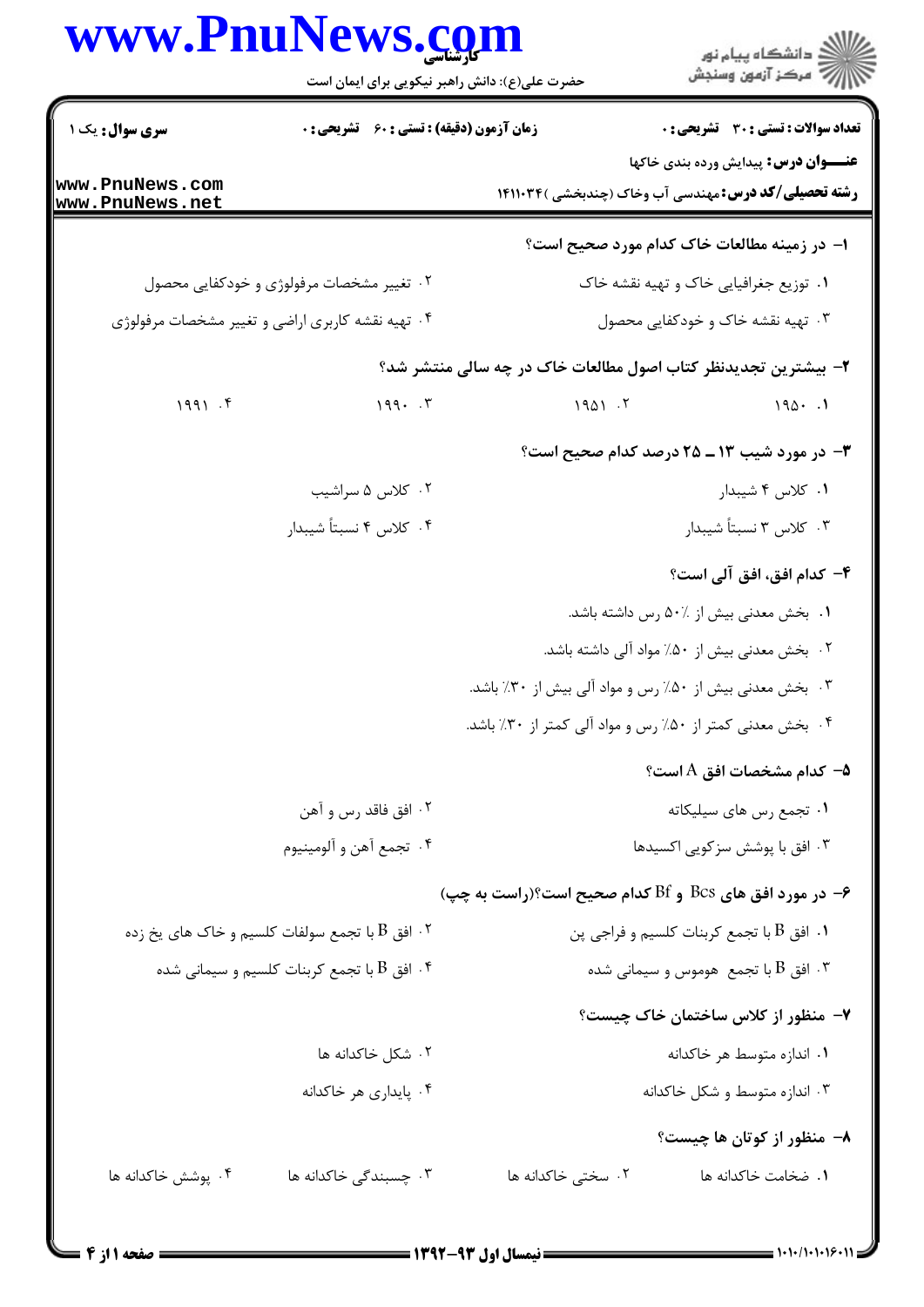|                                                                                                       | www.PnuNews.com<br>حضرت علی(ع): دانش راهبر نیکویی برای ایمان است |                                                   | ر<br>اگر دانشگاه پيام نور<br>اگر مرکز آزمون وسنجش                                                          |  |
|-------------------------------------------------------------------------------------------------------|------------------------------------------------------------------|---------------------------------------------------|------------------------------------------------------------------------------------------------------------|--|
| سری سوال: ۱ یک                                                                                        | <b>زمان آزمون (دقیقه) : تستی : 60 ٪ تشریحی : 0</b>               |                                                   | تعداد سوالات : تستى : 30 ٪ تشريحي : 0                                                                      |  |
| www.PnuNews.com<br>www.PnuNews.net                                                                    |                                                                  |                                                   | <b>عنـــوان درس:</b> پیدایش ورده بندی خاکها<br><b>رشته تحصیلی/کد درس:</b> مهندسی آب وخاک (چندبخشی )۱۴۱۱۰۳۴ |  |
|                                                                                                       |                                                                  |                                                   | ۹– Carbicبه چه معنی است؟                                                                                   |  |
|                                                                                                       | ۰۲ به معنی خاک های روشن است.                                     |                                                   | ۰۱ به معنى تغيير است.                                                                                      |  |
|                                                                                                       | ۰۴ تجمع مواد آبي زياد است.                                       |                                                   | ۰۳ به معنی کربن آلی زیاد است.                                                                              |  |
|                                                                                                       |                                                                  |                                                   | ۱۰– کدام گزینه دلالت بر وجود لایه های سخت شده در اعماق کم دارد؟                                            |  |
| vertic . e                                                                                            | Terric .r                                                        | Plinthic .                                        | Petric .                                                                                                   |  |
|                                                                                                       |                                                                  |                                                   | 11- كدام گزينه جزء افق هاي سطحي A نمي باشد؟                                                                |  |
| Natric, Sodic . e                                                                                     | Ochric, Mollic .                                                 | Ochric Umbric Y                                   | Mollic, Fimic .                                                                                            |  |
|                                                                                                       |                                                                  |                                                   | ۱۲- کدام گزینه در مورد واژه Calcareous صحیح است؟                                                           |  |
|                                                                                                       | ۰۲ در عمق ۲۰ تا ۵۰ سانتی متری آهکی باشد.                         |                                                   | ۰۱ جوشش کم نسبت به اسید ۱۰ HCl درصد                                                                        |  |
|                                                                                                       | ۰۴ شرایط احیاء در خاک وجود داشته باشد.                           |                                                   | ۰۳ بیش از ۲ درصد کربنات کلسیم معادل باشد.                                                                  |  |
|                                                                                                       |                                                                  |                                                   | ۱۳– در مورد Gypsiferoes کدام گزینه صحیح است؟                                                               |  |
|                                                                                                       | ۰۲ خاک  ۵٪ یا بیشتر گچ داشته باشد.                               | ۰۱ نفوذ افق $\rm E$ به درون افق $\rm B$ را گویند. |                                                                                                            |  |
|                                                                                                       | ۰۴ رسوبات دریایی و آبرفتی را گویند.                              | ۰۳ خاک بیش از ۳۰٪ رس داشته باشد.                  |                                                                                                            |  |
|                                                                                                       |                                                                  |                                                   | ا– Tonguing به چه معنی است؟                                                                                |  |
|                                                                                                       | ۰۲ سطوح براق رسی                                                 |                                                   | $\, {\bf B} \,$ ۰ نفوذ افق $\, {\bf E} \,$ در درون افق $\,$ ۰                                              |  |
|                                                                                                       | ۰۴ مسانتی متری سطح خاک داری لایه یخ زده دائمی *                  |                                                   | ۰۳ مواد معدنی ماندآبی با مواد آلی بیش از ۷۵٪ درصد                                                          |  |
|                                                                                                       |                                                                  |                                                   | 1 <b>۵</b> – كدام گزينه فاقد افق A Mollic است؟                                                             |  |
| Greyzems . e                                                                                          | kastanozems .r                                                   | Chernozems .                                      | Phaeozems .                                                                                                |  |
|                                                                                                       |                                                                  |                                                   | اسپودیک است؟ (ارای افق $\, {\bf B} \,$ اسپودیک است $\,$                                                    |  |
| Acrisols . e                                                                                          | Lixisols .r                                                      | Podzols .r                                        | Podzoluvisols .                                                                                            |  |
|                                                                                                       |                                                                  |                                                   |                                                                                                            |  |
|                                                                                                       |                                                                  |                                                   | ۱۷– کدام گزینه در مورد فاز، صحیح است؟                                                                      |  |
| ۰۲ باید با تحول و تشکیل خاک ارتباط داشته باشد.<br>۰۴ عوامل محدود کننده زیر سطحی اراضی را نشان می دهد. |                                                                  |                                                   | ۰۱ عوامل محدود کننده سطحی کمتر نشان می دهند.<br>۰۳ معمولاً مرزهای مختلف خاک را از وسط قطع نمی کند.         |  |
|                                                                                                       |                                                                  |                                                   |                                                                                                            |  |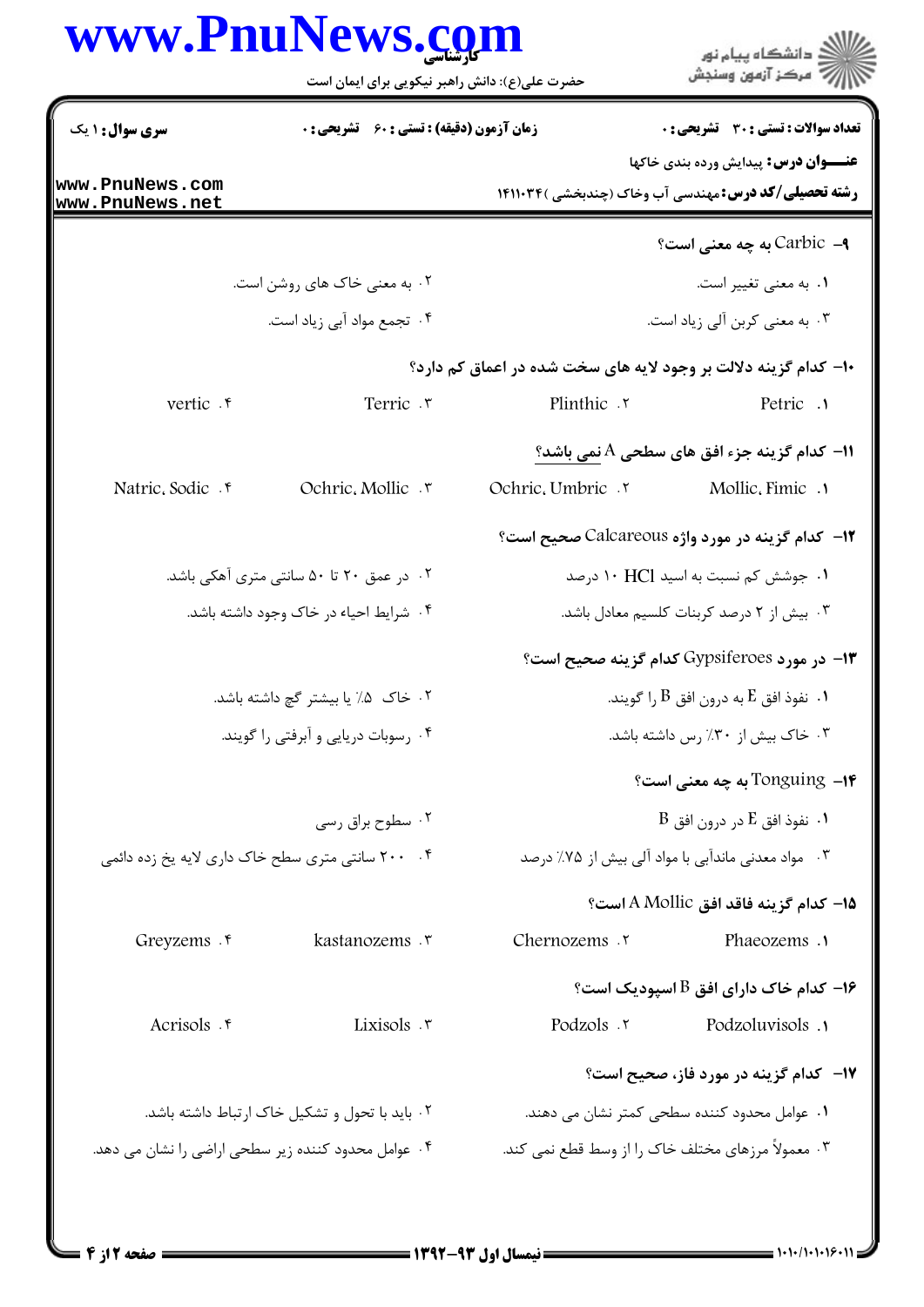| www.PnuNews.com                    | حضرت علی(ع): دانش راهبر نیکویی برای ایمان است                                                                        |                                                                                  | " مرڪز آزمون وسنڊش                                                                                         |
|------------------------------------|----------------------------------------------------------------------------------------------------------------------|----------------------------------------------------------------------------------|------------------------------------------------------------------------------------------------------------|
| <b>سری سوال :</b> ۱ یک             | <b>زمان آزمون (دقیقه) : تستی : 60 ٪ تشریحی : 0</b>                                                                   |                                                                                  | تعداد سوالات : تستي : 30 ٪ تشريحي : 0                                                                      |
| www.PnuNews.com<br>www.PnuNews.net |                                                                                                                      |                                                                                  | <b>عنـــوان درس:</b> پيدايش ورده بندي خاكها<br><b>رشته تحصیلی/کد درس: مهندسی آب وخاک (چندبخشی )۱۴۱۱۰۳۴</b> |
|                                    |                                                                                                                      | ۱۸– کدام هیستوسول (Histosols) دارای مواد آلی خیلی تجزیه شده است؟                 |                                                                                                            |
|                                    | <b>Fibric Histosols</b> . ٢                                                                                          |                                                                                  | Terric Histosols .1                                                                                        |
|                                    | Thionic Histosols . f                                                                                                |                                                                                  | Folic Histosols .                                                                                          |
|                                    | 1۹- کدامیک از رده های خاک، نسبت درصد آهن آزاد آن به درصد کربن آلی در تمام افق B ، ۶ یا بیشتر است؟                    |                                                                                  |                                                                                                            |
| Plinthosols . e                    | Podzols .r                                                                                                           | Arenosols .                                                                      | Regosols .                                                                                                 |
|                                    |                                                                                                                      | <b>۲۰- کدام رده خواص گلیک را در فاصله ۱۰۰ سانتی متری از سطح خاک نشان می دهد؟</b> |                                                                                                            |
| Greyzems . F                       | Podzols .r                                                                                                           | Solonetz .                                                                       | Planosols .                                                                                                |
|                                    |                                                                                                                      |                                                                                  | 21− کدام افق اصلی دارای کانی با مقاومت زیاد می باشد؟                                                       |
| $E \cdot f$                        | $A \cdot \tau$                                                                                                       | $O \cdot 7$                                                                      | $H \cdot Y$                                                                                                |
|                                    |                                                                                                                      |                                                                                  | <b>3۲- کدام افق، اشباع بازی کمتری دارد</b> ؟                                                               |
| Umbric . e                         | Ochric .r                                                                                                            | Melanic .                                                                        | Histic .                                                                                                   |
|                                    | <b>۲۳</b> - کدام افق یک لایه با بافت لومی، وزن مخصوص ظاهری زیاد و در حالت خشک خیلی سخت و شکننده است؟                 |                                                                                  |                                                                                                            |
| Petrogypsic . e                    | Placic . ٣                                                                                                           | Daripan .                                                                        | Fragipan .                                                                                                 |
|                                    |                                                                                                                      | <b>34- كدام افق، یک لایه سخت نازک سیاه تا قرمز تیره است؟</b>                     |                                                                                                            |
| Sombric . e                        | Placic . ٣                                                                                                           | Puripan .                                                                        | Fragipan .                                                                                                 |
|                                    |                                                                                                                      |                                                                                  | <b>۲۵- کدام افق دارای بقایای سفالی است؟</b>                                                                |
| Sulfuric . r                       | Placic . ٣                                                                                                           | Sombric .Y                                                                       | Spodic .1                                                                                                  |
|                                    |                                                                                                                      | ۲۶- شرایط بیابان های سرد دارای یخبندان، کدام گزینه است؟                          |                                                                                                            |
| Permafrost . e                     | Episaturation .                                                                                                      | Anhydrous . ٢                                                                    | Anthraguic .                                                                                               |
|                                    | <b>۲۷</b> - در یک منطقه ۲۰۰ روز از سال درجه حرارت بالای ۵ درجه سانتی گراد است.در صورتی که از این ۲۰۰ روز ۱۱۰ روز خشک |                                                                                  |                                                                                                            |
|                                    |                                                                                                                      |                                                                                  | باشد، رژیم رطوبتی کدام است؟                                                                                |
| Ustic .۴                           | Udic .r                                                                                                              | Aridic . ٢                                                                       | Aquic .                                                                                                    |